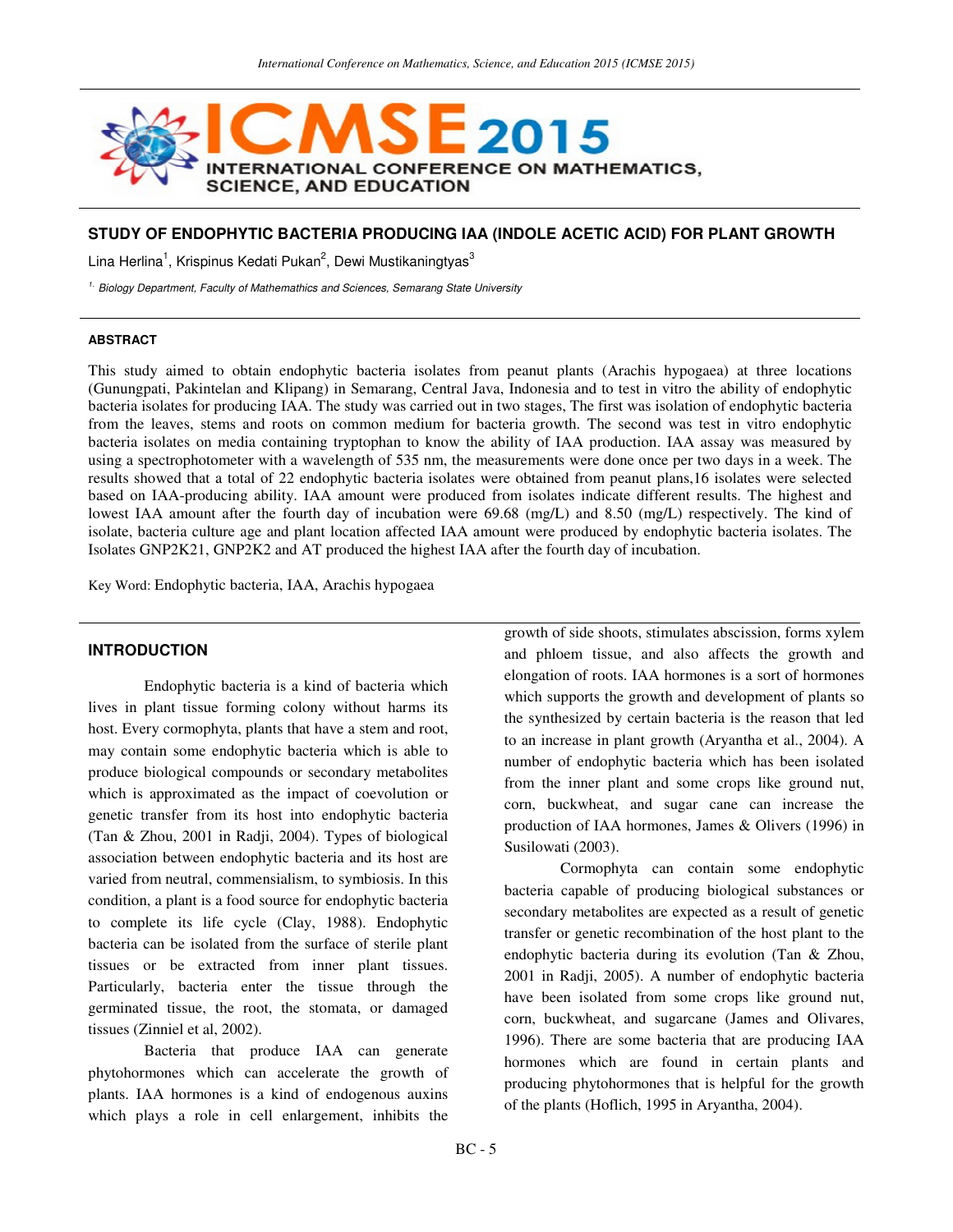Auxin is a sort of hormones that can spur the growth of plants by increasing the elongation and renewal of stem process as well as cells differentiation ( Tarably et al, 2003). In plant tissues, IAA are synthesized in the various parts of plant. Generally, IAA are produced mostly on the parts of the plant which are growing.

Tryptophan is a kind of precursor in auxin biosynthesis which is found in both plants and microorganisms. Tryptophan contains active compound which boosts the growth of the rhizosphere and endophytic microbiome. The availability of suitable precursor is a primary factor of microbial secretion from secondary metabolites. Biosynthesis of IAA microbiome in the soil can be done with the availability of tryptophan which comes from exudates roots or damage cells (Benziri et al, 1998 dalam Husen 2003).

Endophytic bacteria are producing IAA with different parts and conditions so the kind and the ability will be also different. The aim of this study is to isolate endophytic bacteria that produce IAA and examine its capability to produce IAA with in vitro process.

### **METHODS**

### *The Isolation of Endophytic Bacteria*

Parts of ground nut (roots and leaves) were cleaned using running water for about 20 minutes. The sterilization of roots and leaves was done by soaking the pieces of roots and leaves in alcohol solution 70% in 2 minutes, hypochlorite solution 5% in 5 minutes, and alcohol solution 70% in 30 seconds, and then being rinsed with sterile distilled water twice (Radu & Kqueen, 2002). Sterilized roots and leaves were mashed in a mortar aseptically, and then put into test tube containing sterile distilled water with a ratio of 1:10 and made dilution to 103. 1 ml of the roots and leaves was spread on nutrient medium to be sterilized and incubated for 24

hours at room temperature. The growing bacteria colonies were subcultured into the same medium to obtain pure cultures. Characterization of colony morphology, gram stain, and some biochemical tests were conducted to distinguish bacterial isolates from one another.

# *The Ability of Endophytic Bacteria to Produce IAA with In Vitro Process*

The ability of endophytic bacteria to produce IAA with in vitro process was done by generating the bacteria in media containing tryptophan. 3ml bacterial suspension, with the amount of cells of 108CFU/ml/ equal to Mc Farland (Bresson and Borges, 2004) was inoculated into 30 ml of Luria-Bertani Tryptophan solution. Bacterial cultures were incubated at room temperature and shaken at a speed of 150 rpm for 7 days. The level of IAA that was generated during cultivation was measured every two days. The measuring of IAA level was done in colorimetry way with spectrophometer at a wavelength of 535 nm. Culture fluid was centrifuged at 5000 rpm for 25 minutes. The filtrate that had been obtained was mixed with the reagent Salkowski (150 ml concentrated H2SO4, 250 ml of distilled water, 7.5 ml of 0.5 M FeCl3 • 6H2O) with a ration of 2:1. The mixture was then incubated at room temperature for an hour before the absorbance was measured at a wavelength of 535 nm. IAA level produced by endophytic bacteria was determined from the linear plot of the absorbance value of a standard IAA.

#### **RESULT AND EXPLANATION**

The isolation results from 3 location, that is Gunungpati, Pakintelan, and Klipang, earned 22 endophytic bacteria isolates. After examining the bacteria producing IAA, we obtained 16 isolates that have the ability to produce IAA.

| Tuble 1: Characteristics of Bacteria Froughly H H I |             |                                         |              |                  |                     |                |                          |                   |
|-----------------------------------------------------|-------------|-----------------------------------------|--------------|------------------|---------------------|----------------|--------------------------|-------------------|
| <b>Isolates</b>                                     |             | Gram                                    | <b>Cells</b> |                  |                     |                |                          |                   |
|                                                     | <b>Size</b> | <b>Optical</b><br><b>Characteristic</b> | <b>Shape</b> | <b>Elevation</b> | <b>Texture</b>      | <b>Margins</b> |                          | <b>Morphology</b> |
| K1K1                                                | Moderate    | Transluscent                            | Circular     | Raised           | Glisten             | Serrate        | $\overline{\phantom{0}}$ | Coccus            |
| AT                                                  | Pinpoint    | Transluscent                            | Circular     | Convex           | Smoothly<br>glisten | Entire         | -                        | <b>Bacillus</b>   |
| P1K2                                                | Moderate    | Transluscent                            | Circular     | Raised           | Smoothly<br>glisten | Undulate       | -                        | Coccus            |

**Table 1**. Characteristics of Bacteria Producing IAA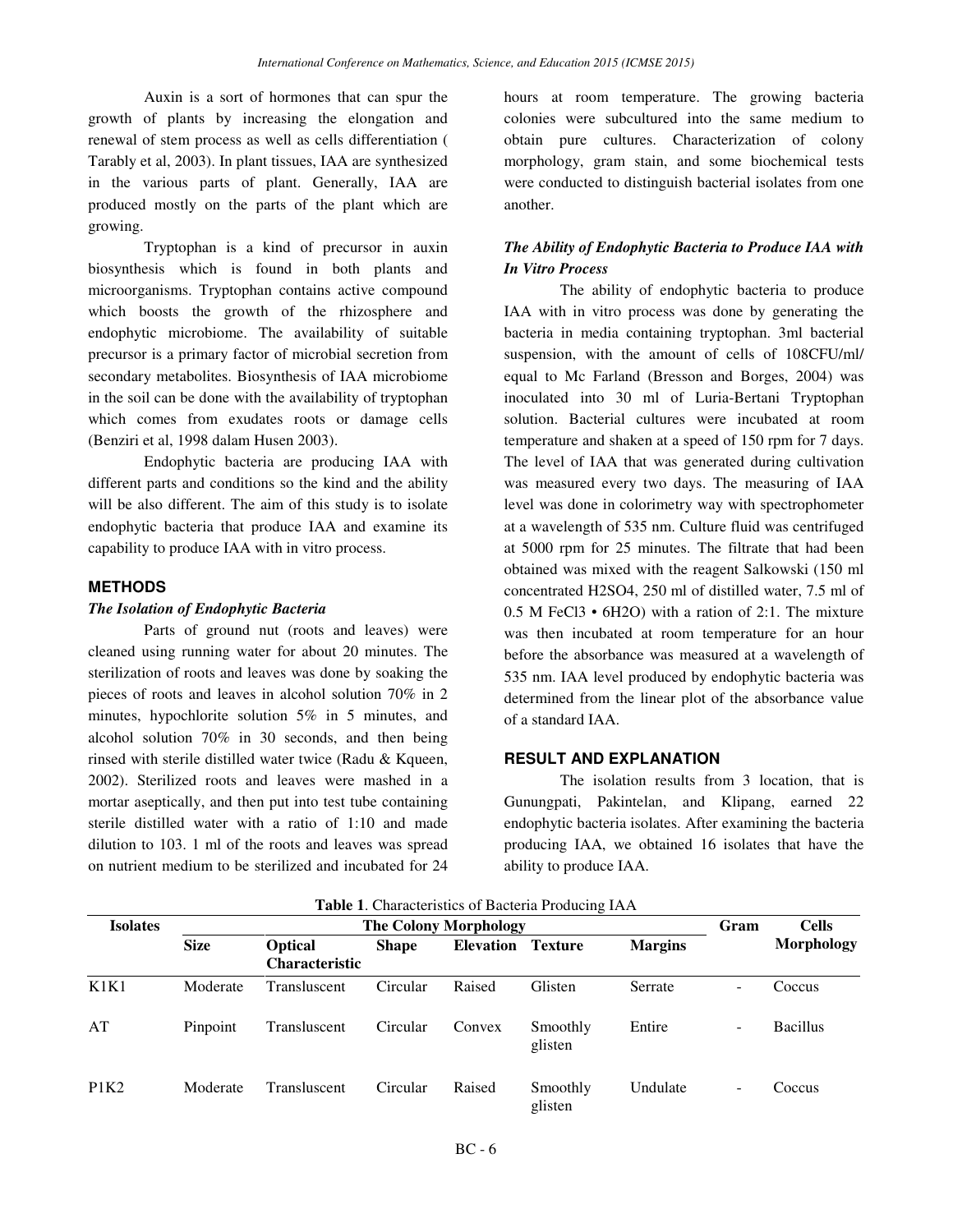|  | International Conference on Mathematics, Science, and Education 2015 (ICMSE 2015) |  |  |
|--|-----------------------------------------------------------------------------------|--|--|
|--|-----------------------------------------------------------------------------------|--|--|

| DM         | Moderate | Transluscent | Circular  | Raised | Glisten             | Undulate | $\overline{\phantom{0}}$ | <b>Bacillus</b> |
|------------|----------|--------------|-----------|--------|---------------------|----------|--------------------------|-----------------|
| GNP2K22    | Moderate | Transluscent | Circular  | Raised | Glisten             | Undulate | $\overline{\phantom{a}}$ | Coccus          |
| <b>DTR</b> | Small    | Transluscent | Circular  | Raised | Glisten             | Undulate | $\overline{\phantom{0}}$ | <b>Bacillus</b> |
| P2K3       | Small    | Transluscent | Circular  | Raised | Glisten             | Undulate | $+$                      | <b>Bacillus</b> |
| K1K2       | Small    | Transluscent | Irregular | Raised | Glisten             | Undulate | $\overline{\phantom{0}}$ | Coccus          |
| GNP2K2     | Moderate | Transluscent | Circular  | Raised | Glisten             | Undulate | $\overline{\phantom{0}}$ | <b>Bacillus</b> |
| GNP2K21    | Small    | Transluscent | Circular  | Convex | Smoothly<br>glisten | Entire   | $\overline{\phantom{a}}$ | <b>Bacillus</b> |
| GNP1K1     | Pinpoint | Transluscent | Circular  | Raised | Glisten             | Undulate | $\blacksquare$           | <b>Bacillus</b> |
| BPK3       | Moderate | Transluscent | Circular  | Rasied | Glisten             | Serrate  | $\blacksquare$           | Coccus          |
| GNP1K2     | Large    | Transluscent | Circular  | Raised | Glisten             | Entire   | $\overline{\phantom{a}}$ | <b>Bacillus</b> |
| GNP2K1     | Small    | Transluscent | Circular  | Raised | Glisten             | Entire   | $\overline{\phantom{a}}$ | <b>Bacillus</b> |
| GNP3K1     | Small    | Transulscent | Circular  | Raised | Glisten             | Entire   | $\overline{\phantom{0}}$ | <b>Bacillus</b> |
| GNP4K1     | Pinpoint | Opaque       | Circular  | Raised | Glisten             | Undulate | $\overline{\phantom{a}}$ | <b>Bacillus</b> |

The abilities of endophytic bacteria in producing IAA are varied depending on its isolates and age of cultures as presented on Table 2

|  | Table 2. The Productui of IAA from Various Endophytic Bacteria Isolates |  |  |  |  |
|--|-------------------------------------------------------------------------|--|--|--|--|
|  |                                                                         |  |  |  |  |

| Isolates   | Level of $IAA$ (mg/L) |       |       |  |  |  |  |
|------------|-----------------------|-------|-------|--|--|--|--|
|            | Day 2                 | Day 4 | Day 6 |  |  |  |  |
| GNP4K1     | 22.97                 | 8.501 | 14.25 |  |  |  |  |
| <b>DRT</b> | 38.92                 | 39.56 | 27.24 |  |  |  |  |
| BPK3       | 36.59                 | 59.42 | 53.01 |  |  |  |  |
| K1K1       | 58.47                 | 65.12 | 61.21 |  |  |  |  |
| AT         | 47.39                 | 69.68 | 62.26 |  |  |  |  |
| DM         | 22.31                 | 38.49 | 33.74 |  |  |  |  |
| GNP1K1     | 16.78                 | 12.54 | 13.86 |  |  |  |  |
| GNP1K2     | 38.88                 | 27.76 | 41.60 |  |  |  |  |
| P1K2       | 36.93                 | 44.99 | 48.45 |  |  |  |  |
| K1K2       | 13.96                 | 7.06  | 9.68  |  |  |  |  |
| GNP2K1     | 55.42                 | 69.68 | 64.93 |  |  |  |  |
| GNP3K1     | 54.76                 | 65.97 | 61.91 |  |  |  |  |
| GNP2K21    | 64.57                 | 69.68 | 64.93 |  |  |  |  |
| GNP2K2     | 60.88                 | 69.68 | 67.98 |  |  |  |  |
| GNP1K2     | 46.43                 | 44.54 | 44.93 |  |  |  |  |
| P2K3       | 30.77                 | 35.58 | 34.46 |  |  |  |  |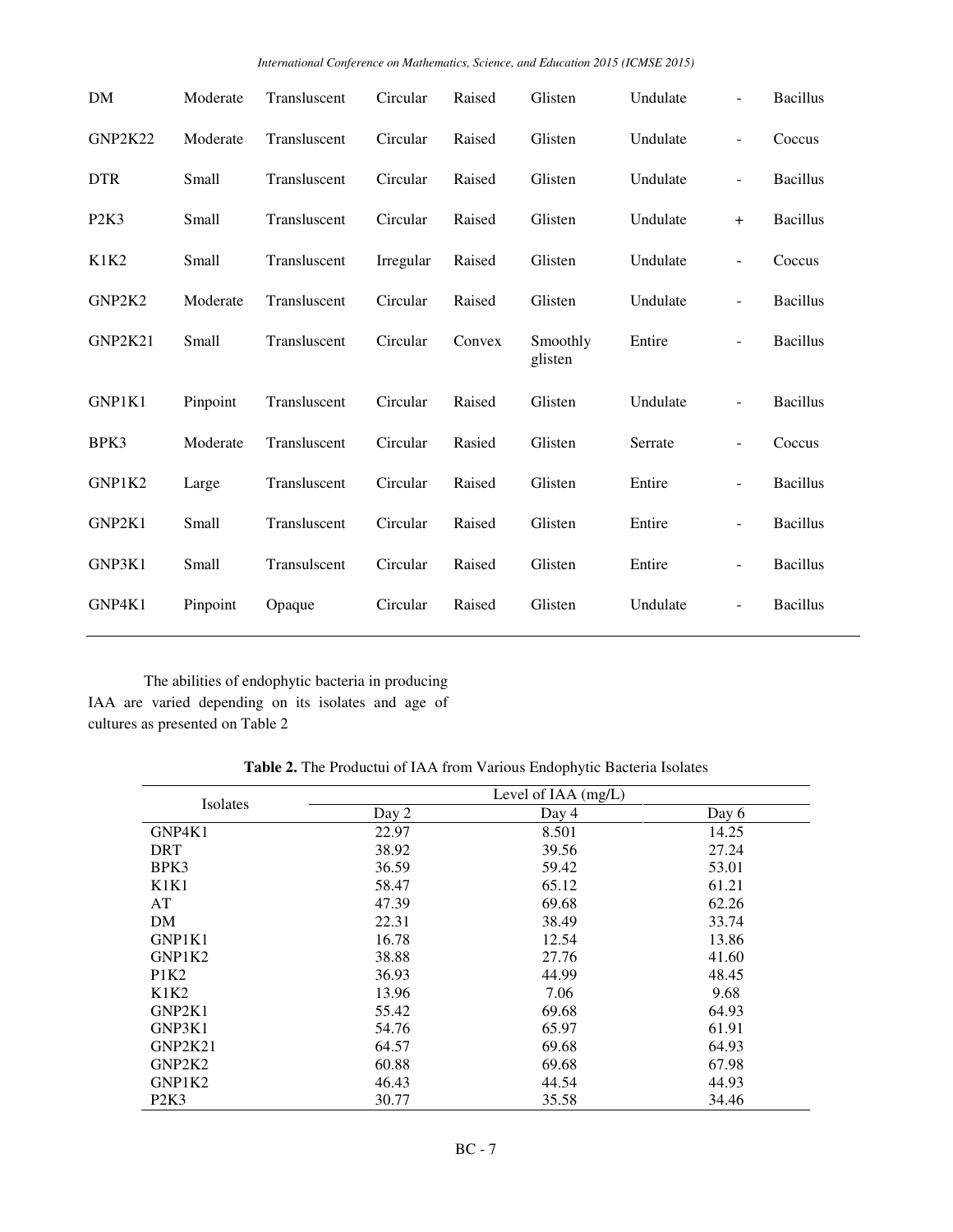Based on Table 2, it can be seen that the production of IAA reach the highest point on day 2, and then on day 4 and 6, it decreased on isolates GNP4K1, GNP1K1, K1K2, and GNP1K2, but on isolates GNP1K2 and P1K2, the production of IAA increased in accordance with the time of the cultures. The highest production of IAA on day 2 occurred on isolates DRT, BPK3, K1K1, AT, DM, GNP2K1, GNP3K1, GNP2K21, GNP2K2, and P2K3. This distinction is approximated due to the variations in the type of bacteria and the planting site. IAA production by bacteria are varied due to environmental factors, the growth rate, the availability of amino acids, and other N sources (Frankenberger & Arshad in Yurnaliza, 2010). The decrease of IAA level on day 4 and day 6 caused by the available nutrients has begun to diminish, in this case is tryptophan, because the use of nutrients in each bacteria is different from one another. Some isolates increased along with the time of incubation because on the second day of incubation time, the enzyme that converts tryptophan to IAA still low. Along with the growth rate of bacteria, enzymes that were used in the conversion of tryptophan to IAA were adequate to generate higher IAA.

Endophytic bacteria are microbes that live in the plant tissue and form a colony without harming its host. Every cormophyta, plants that have a stem and root, may contain some endophytic bacteria which is able to produce biological compounds or secondary metabolites which is approximated as the impact of coevolution or genetical transfer from its host into endophytic bacteria (Tan & Zhou, 2001 in Radji, 2004). Types of biological association between endophytic bacteria and its host are varied from neutral, commensialism, to symbiosis. In this condition, a plant is a food source for endophytic bacteria to complete its life cycle (Clay, 1988). Endophytic bacteria can be isolated from the surface of sterile plant tissues or be extracted from inner plant tissues. Particularly, bacteria enter the tissue through the germinated tissue, the root, the stomata, or damaged tissues (Zinniel et al, 2002).

## **CONCLUSION**

The production of IAA which is generated by endophytic bacteria isolates are affected by the isolates type, the age of cultures, and the location. Isolates GNP2K21, GNP2K2 and AT produced the highest IAA with the age of cultures of 4 days

#### **BIBLIOGRAPHY**

Aryantha, I.N., D.P. Lestari., N.P.D. Pangesti. 2004. Potensi Isolat Bakteri Penghasil IAA dalam Peningkatan Pertumbuhan Kecambah Kacang tanah Pada Kondisi Hidroponik. Jurnal Mikrobiologi Indonesia. 9 (2) : 43 -46.

Bresson, W. & M.T. Borges. 2004. Delivery Methods for Introducing Endophitic

E.K. James, F.L. Olivares, J. I. Baldani and J. Dobereiner 1996 . Herbaspirillum, an endophytic diazotroph colonizing vascular tissue in leaves of Sorghum bicolor L. Moench. Journal of Experimental Botany, Vol. 48, No. 308 . 785- 789

Gordon, S.A. & R.P. Weber. 1951. Colimetric Estimation of Indol Acetic Acid. Plant Physiol. 26: 192-195.

- Hindersah, R, D.H. Arief, & Y. Sumarni. Totowarsa. 2003. Produksi Hormon Sitokinin oleh Azotobacter. Prosiding Kongres dan Seminar Nasional HITI, Padang, Juli 2003 : 549-555
- Johan H. J. Leveau and Steven E. Lindow , 2005 . Utilization of the Plant Hormone Indole-3- Acetic Acid for Growth by Pseudomonas putida Strain 1290. *Applied And Environmental Microbiology* . 2365–2371
- K.A. El-Tarabily, A.H. Nassar , G.E.St.J. Hardy andK. Sivasithamparam Plant growth promotion and biological control of *Pythium aphanidermatum*, a pathogen of cucumber, by endophytic actinomycetes . Journal of Applied Microbiology Volume 106, Issue 1: 13–26
- Keith Clay 1988. Fungal Endophytes of Grasses: A Defensive Mutualism between Plants and Fungi . Ecology 69:10–16.
- Khan, Z. and Doty, S. L. 2009. Characterization of bacterial endophytes of sweet potato plants. *Plant and Soil*322:197-207.
- Lestari, P., D. N, Susilowati., E. I, Riyanti. 2007. Pengaruh Hormon Asam Indol Asetat yang Dihasilkan oleh Azospirillum sp. Terhadap Perkembangan Akar Padi. Jurnal Agro Biogen.  $3(2): 66 - 71.$
- Mattos K.A., Padua V.L.M., Romerio A., Hallack L.F., Neves B.C., Ulisses T.M.U., Barros C J. Todeschin A. R., Previat J.O and . Mendoca